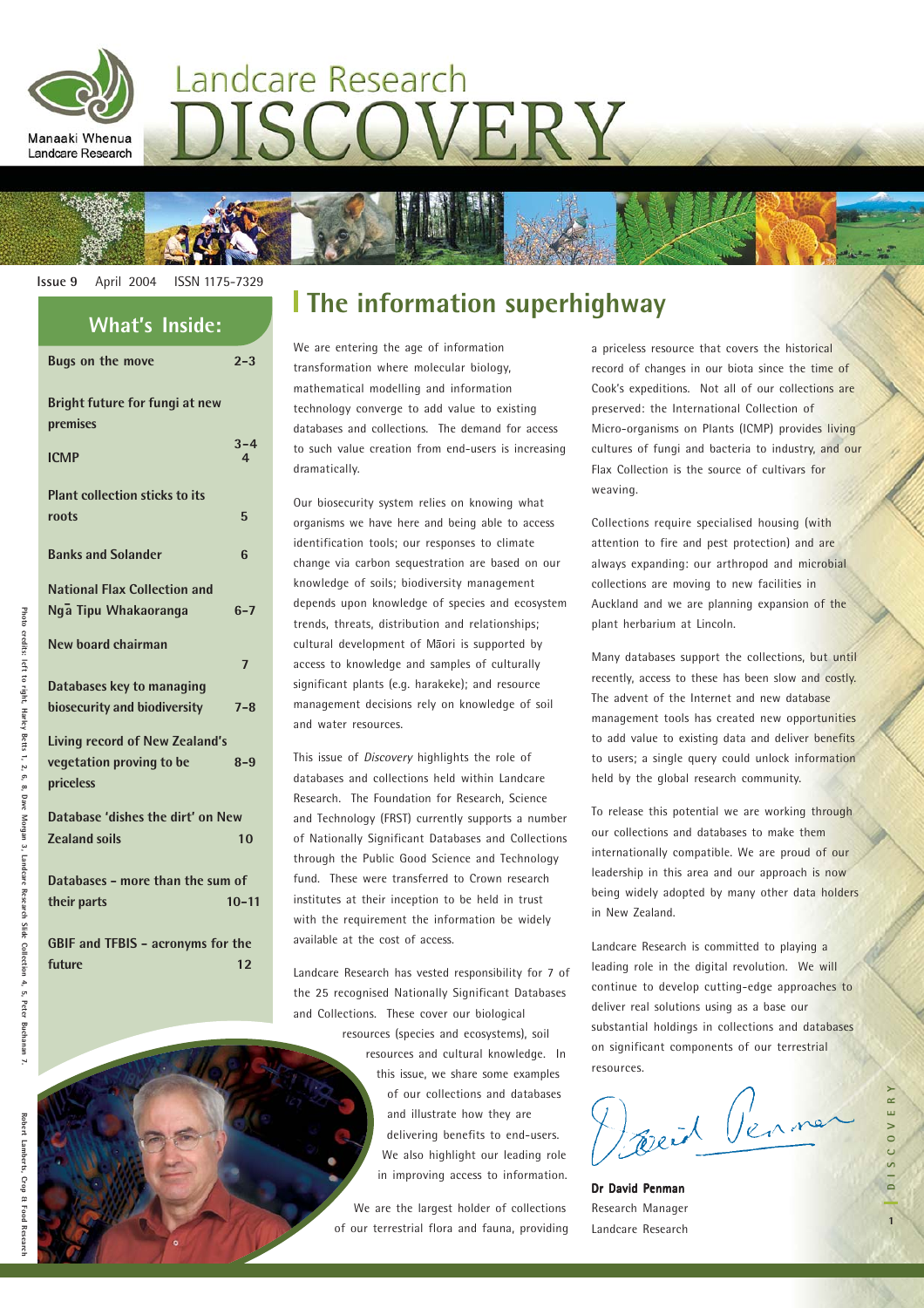### **Collections provide answers to life's big – and little – questions**

**Landcare Research holds New Zealand's most comprehensive collections of insects, plants and fungi – invaluable scientific treasure troves that are constantly being added to. These collections provide crucial answers to questions that are vital to our national biosecurity and biodiversity. The Auckland-based collections are about to make the most significant move in their existence – across the city from Mt Albert to Tamaki. We profile those shifting and those staying put.**

### **Bugs on the move**

The New Zealand Arthropod Collection (NZAC) (Ko te Aitanga Pė̃peke o Aotearoa) is one of those shifting house.

It is the largest and most complete collection of land invertebrates in the country, containing about 6.5 million specimens. Some 90% of these are from New Zealand, the other 10% from Pacific Island countries held on their behalf in our controlled storage conditions. The collection's role is to provide means to identify insects and their relatives, and authenticate the presence (or absence) of species in New Zealand for conservation and biosecurity purposes.

NZAC was set up in 1920, with the establishment of the Cawthron Institute. It moved from Nelson to Mt Albert in 1973 with the former DSIR Entomology Division, and since then the number of specimens has more than doubled. Transporting 6.5 million or so insects is cause for some trepidation. But, as NZAC's curator Dr Trevor Crosby explains, the improved conditions for the collections at Tamaki will make it all worthwhile.

'We have about a million specimens pinned out, while the softer-bodied invertebrates and larvae are stored in ethanol. On arrival in Tamaki, the pinned specimens will be transferred to drawers, which is a safer longterm storage method than the A4-sized wooden boxes – shelved like books in a library - we currently use. Also, the ethanol collection will be housed at temperatures between 10 and 12°C. At the moment they are stored at normal room temperature with



*NZAC curator Dr Trevor Crosby, with some of the pinned specimens. These are native ground beetles, one of our best-collected groups.*

the likelihood that the specimens will degrade over some decades.

'We intend for the collection to keep for hundreds of years, to provide a base for further developments in insect systematics and a snapshot of time so that future generations can see what was present or absent in New Zealand in the past.'

Dr Crosby says a diverse range of agencies refer to the collection and borrow specimens from it. These include researchers throughout the world, the Department of Conservation, the Ministry of Agriculture and Forestry, the Environmental Risk Management Authority, and universities.

'Across the board, the most common questions asked about the collection are what, where, when and how. For example: What insect is this? What species occur in New Zealand, and what is their status? Are these insects endemic, or are they pests? Where can they be found? When did they arrive, when are they active, and what do they eat? What are their natural enemies?'

Dr Crosby says the collection underpins quarantine and border control decisions, through verifying the presence or absence of species. It has even helped to save exporters money.

'For instance, some years ago a New Zealand milk powder exporter was

told by a US warehouse to send product free of 'plaster beetles'. When we examined specimens contaminating the product in the US, we found through NZAC that the beetles in question were of a species not occurring in New Zealand, and therefore that the contamination of New Zealand product had occurred elsewhere - in the US warehouse. As a result, New Zealand exporters were not faced with potential fumigation costs, as we demonstrated the problem did not originate in New Zealand.' From the presence or absence of species.<br>
It has even helped to save exporters<br>
From the international relation of the callend milk powder exporter was<br>
told by a US warehouse to send product free<br>
of 'plaster beetles'. Wh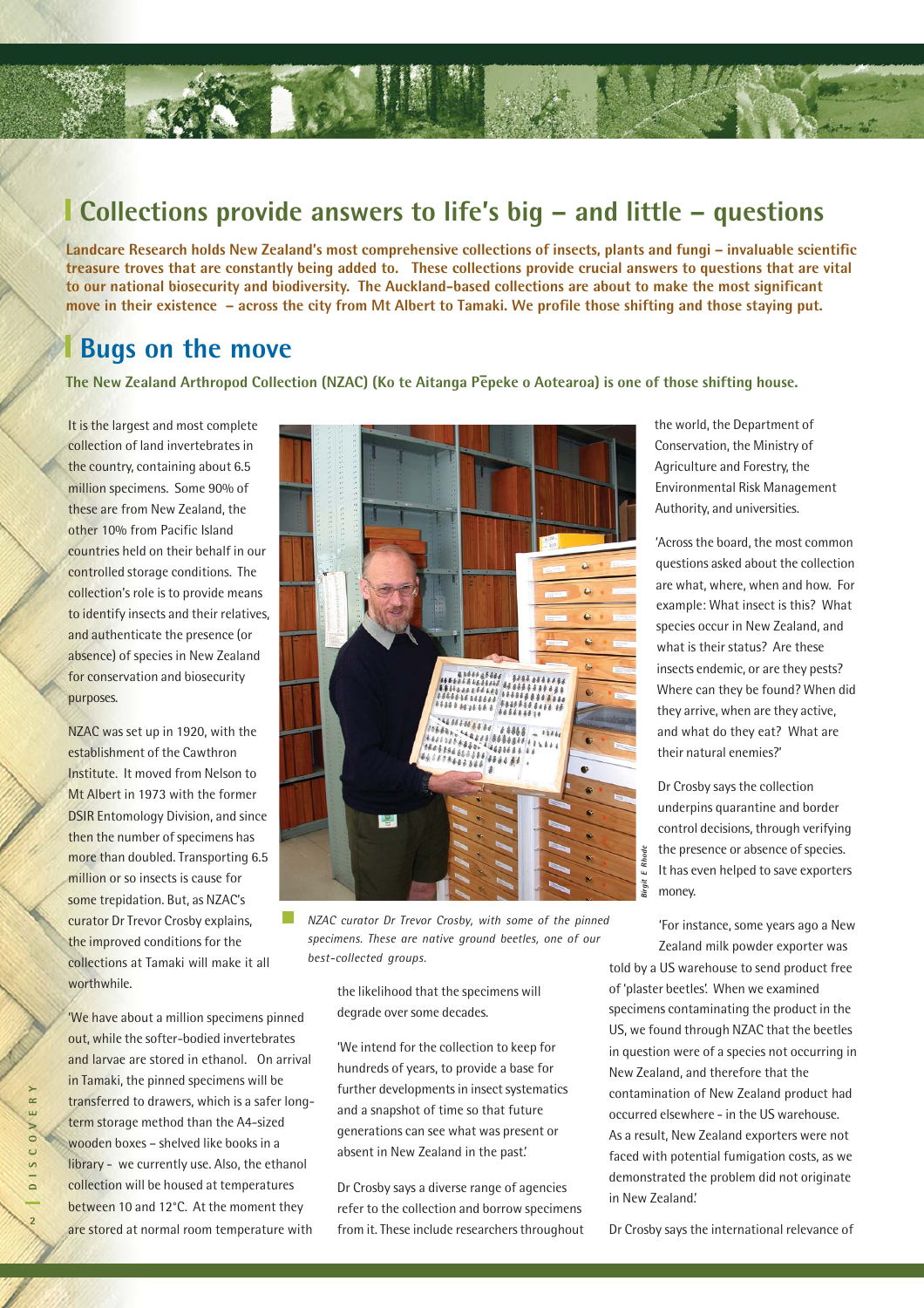

the collection stretches way beyond this example. 'As well as New Zealand agencies, NZAC is used by researchers throughout the world.

'About 90% of New Zealand arthropod species are endemic, found only in New Zealand, so overseas researchers take a keen interest in our unique forms.

'Only about 20% of New Zealand's insects have been adequately described so far, and we are continually making new discoveries.'

Future plans for the collection include the continued uptake of information into the Fauna of New Zealand monograph series, which has been widely acclaimed for its role in presenting New Zealand's unique invertebrate fauna to the world.

An increased amount of information will be placed on the collection's website. In addition, Landcare Research staff will continue to work with the Global Biodiversity Information Facility or GBIF (see p.12) to improve how this information links with overseas online databases.



*Softer-bodied invertebrates and larvae are stored in ethanol.*

Documents about NZAC and its holdings: www.landcareresearch.co.nz/research/ biodiversity/invertebratesprog/

Funding: FRST (Foundation for Research, Science and Technology)

Contact: **Trevor Crosby** Landcare Research, Auckland Landcare Research, Auckland  $(69)$   $(100)$ EasonC@LandcareResearch.co.nz CrosbyT@LandcareResearch.co.nz (09) 574 4100

### **Bright future for fungi at new premises**

Another collection on the move is the **New Zealand Fungal Herbarium (PDD)**, the world's foremost collection of New **Zealand fungi, and one of the few sizeable collections of fungi in the Southern Hemisphere.**

The herbarium was established in 1920 by G.H. Cunningham, New Zealand's first resident professional mycologist; and was transferred to DSIR Plant Diseases Division in 1936. Today it contains more than 70,000 specimens, including 6,000 from the Pacific Islands and almost 20,000 from other countries.

The PDD's curator, Landcare Research mycologist (fungal scientist) Dr Eric McKenzie, says the new Tamaki premises sport improved storage conditions, including lowered temperature and humidity to reduce the risk of insect contamination. 'There will also be more space to accommodate growth.

'The herbarium is growing by about 2,000

specimens per year. All major groups of fungi are represented, with an emphasis on plant pathogens, other microfungi, and wood-decaying fungi.

'The collection includes some New Zealand material dating back to the early 1800s. We have some of the strangest fungi found in New Zealand such as the native vegetable caterpillar fungus Cordyceps robertsii, which mummifies its host caterpillar and fruits out of the caterpillar's head. But perhaps most importantly, we have many of the 50 'nationally critical' species listed in the Department of Conservation's highest conservation category. These are extremely rare and valuable specimens.'

Dr Peter Buchanan, who also works at the

herbarium, says mycologists, plant pathologists, and government and research agencies around the world use the Herbarium.

'They refer to the herbarium and its staff for information on identifying and correctly naming fungi, determining which fungi are found on particular plants, their distribution and life cycles.

'Our Ministry of Agriculture and Forestry and Department of Conservation refer to the herbarium for answers to key biosecurity questions. Our economy is based on plants, and plant diseases are caused mainly by fungi or bacteria. Fungi can also cause deterioration of products and food. On the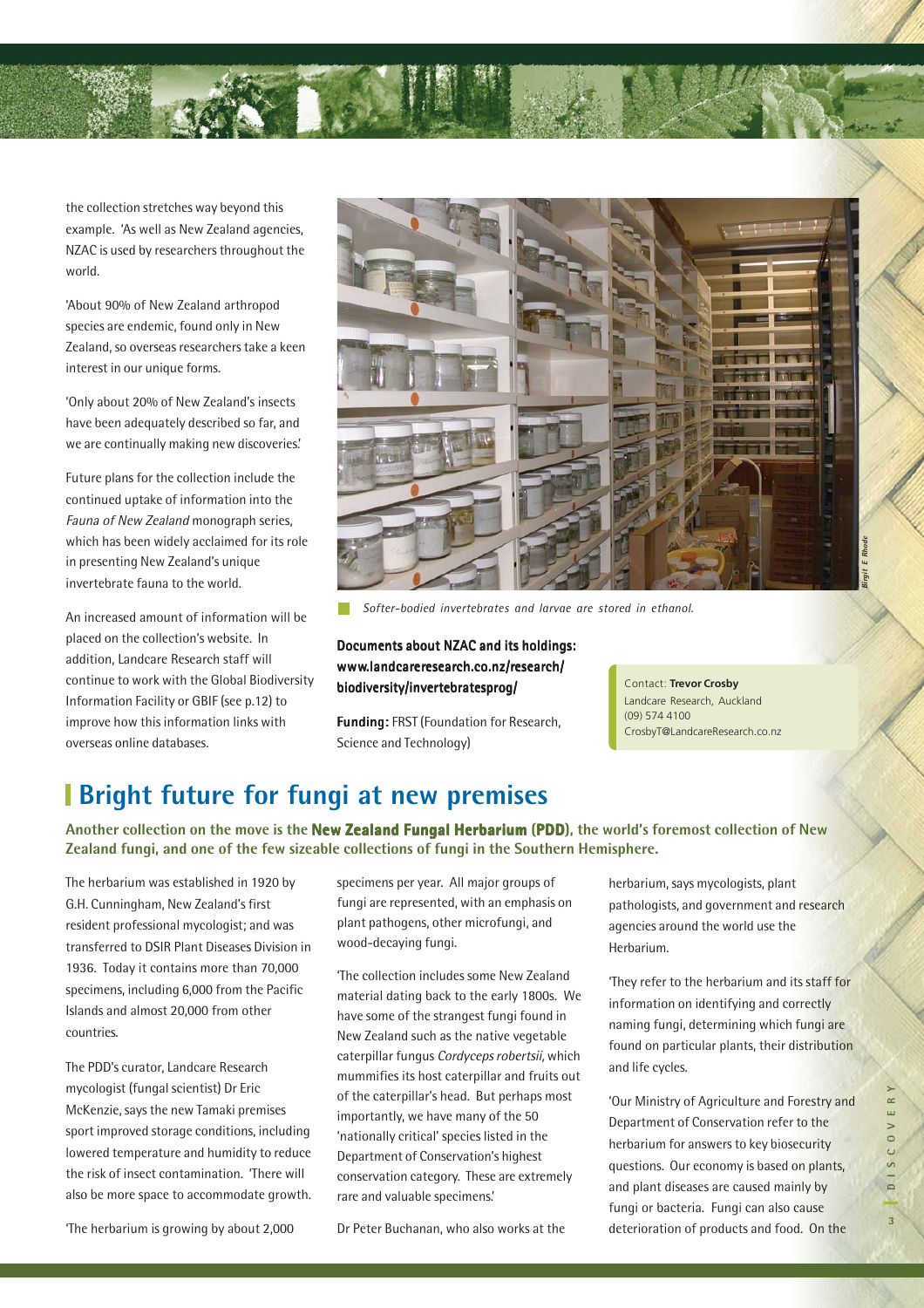

plus side, however, other kinds of fungi are beneficial to plants, with over 90% relying on fungi associated with their roots to help absorb nutrients.

'Knowledge about fungi, their origins and their distribution is absolutely crucial to this country's economic welfare, and the fungal herbarium provides this information.'

Dr Buchanan says New Zealand has a high number of native fungal species, and fungi remain among the least known members of New Zealand's biota. 'Only about 6,000 species have been recorded and described, out of an estimated 20,000. This is mainly due to the traditional shortage of mycologists in this country.

'There is much room for exciting new discoveries.'

All data contained in the fungal herbarium can be accessed through the electronic database:

### NZFUNGI:

http://nzfungi.landcareresearch.co.nz/ http://nzfungi.landcareresearch.co.nz/ (see p.7)

Funding: FRST (Foundation for Research, Science and Technology)

Contact: **Eric McKenzie, Peter Buchanan** Landcare Research, Auckland (09) 574 4100 McKenzieE@LandcareResearch.co.nz BuchananP@LandcareResearch.co.nz



*Landcare Research mycologist Dr Eric McKenzie in the fungal herbarium at Mt Albert, Auckland.*

### **The International Collection of Micro-organisms from Plants is based in Auckland and is an intriguing store of live plant pathogens and other plant-associated fungi and bacteria.**

ICMP contains more than 12,000 strains of micro-organisms. While there are many other international collections of fungi, ICMP is one of just four major international collections of plant pathogenic bacteria. It is an international repository for reference cultures of all bacterial pathogen-host combinations, receiving and sending out cultures from around the globe. The cultures are grown on sterile agar and stored in suspended animation over liquid nitrogen, at temperatures around -200°C. Because of the potential quarantine implications of the numerous cultures that originated from overseas, ICMP is housed within a locked containment facility. Access is limited to accredited personnel, and a MAF permit is required before any non-New Zealand culture can be removed from the facility.

Collection curator Dr Shaun Pennycook says ICMP is constantly in use for biosecurity enquiries. 'Agencies such as the Ministry of Agriculture and Forestry and the Environmental Risk Management Authority often request ICMP staff to advise on fungi and bacteria present in New Zealand or likely



Maureen Fletcher, ICMP Collections Manager, removing a rack of cultures from one of the liquid nitrogen storage tanks.

to be encountered as border interceptions.

'The reference cultures held in ICMP are an important means of verification for identifications of intercepted microorganisms. Considerable research in plant disease control in New Zealand and elsewhere is based on strains sourced from or deposited in ICMP.

'Other cultures held in ICMP support research in ecology and conservation – for example, the collection of strains of nitrogen-fixing rhizobial bacteria isolated from root nodules of New Zealand native legumes and introduced leguminous weeds such as gorse and broom.'

The culture collection began in 1952 as the personal collection of plant pathogenic bacteria and rhizobia of Auckland-based DSIR bacteriologist D.W. Dye. Fungal cultures have been included in ICMP since 1961.

Data on ICMP's cultures are accessible on the Landcare Research website: ICMP: www.landcareresearch.co.nz/research/

biodiversity/fungiprog/icmp.asp

Contact: **Shaun Pennycook** Landcare Research, Auckland (09) 574 4100 PennycookS@LandcareResearch.co.nz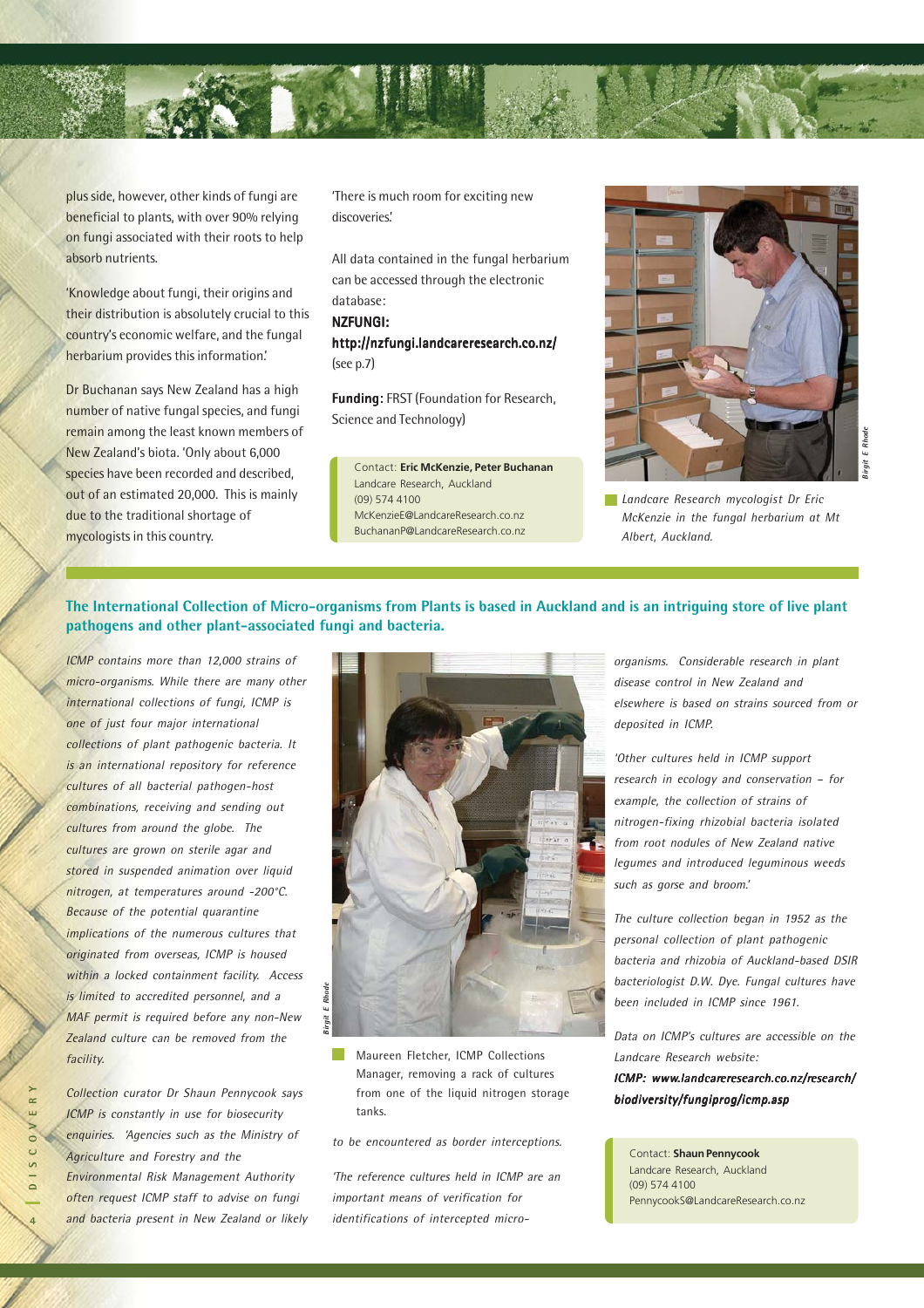### **Plant collection sticks to its roots**

Landcare Research's **Allan Herbarium (CHR)** is by far the largest plant herbarium in New Zealand – and because it is **growing by up to 8,000 specimens each year there are long-term plans for it to expand. However, after a somewhat nomadic past, there are no plans for it to move!**

The herbarium was founded in 1928 with the appointment of eminent botanist Dr H.H. Allan to the Plant Research Station, Palmerston North. It was relocated to Wellington in 1937, then to Christchurch in 1954, and then in 1960 to its current home, a purpose-built facility at nearby Lincoln. In 2001, it was named the Allan Herbarium to acknowledge its founder's contribution to New Zealand botany.

The herbarium now holds more than 550,000 plant specimens, including specimens collected by Banks and Solander on Captain Cook's first voyage to New Zealand in 1769 (see p.6). It contains species from around the world, but specialises in plants (indigenous and exotic) of the New Zealand region and the Pacific.

The Herbarium Keeper Dr Ilse Breitwieser says the herbarium's function is to collect and record the unique flora of New Zealand, and make this vital information readily available to researchers.

'The herbarium is the permanent repository for scientific vouchers, kept mainly as press-dried plant specimens, so that plant material used for any scientific study or plant list for a site can be confirmed at a later time. The herbarium has a special archival function to preserve records of plants occurring in habitats that have now been destroyed.

"Herbarium specimens are the basis for our understanding of the pattern of variation in nature. They are used by botanists to identify species accurately. Botanists can elucidate the relationships and evolution of species by extracting and sequencing DNA from herbarium specimens.

'The herbarium is used by ecologists to determine the geographic distribution of species, by biosecurity officers wanting to identify weeds, and by conservationists seeking knowledge to help protect plant biodiversity.

'Other enquiries come from a wide range of user groups including regional and district



**Diana Leufkens**liana

*Dr Ilse Breitwieser in the Allan Herbarium with Landcare Research botanist Dr Steve Wagstaff, sampling plant specimens for DNA analysis.*

councils, museums, universities, and polytechnics. We also get visits from local schools, and natural health practitioners and students. And of course we handle enquiries from many overseas herbaria, including loaning specimens.

'In short, the herbarium benefits through correct identification and correct knowledge of species, and assists with border control programmes and conservation efforts.'

Several databases are associated with the Allan Herbarium. Two of the most important are:

- · The Allan Herbarium Specimens Database, which is used to store and retrieve information on specimens, and generate specimen labels. It currently contains about 120,000 entries, about 20% of the specimens in the herbarium.
- · Nga Tipu o Aotearoa New Zealand Plants, which provides the names of plant taxa that are wild in New Zealand (see p.7-8).

Dr Breitwieser says plans for the herbarium involve continuing to add specimens and keep specimen names up to date based on newest research results. There will be work on the databases associated with the herbarium to better link them with other New Zealand and even international databases. In the long term, there will also be work on rearranging herbarium cabinets to allow for expansion of the collection!

Funding: FRST (Foundation for Research, Science and Technology)

Contact: **Ilse Breitwieser** Landcare Research, Lincoln (03) 325 6700 BreitwieserI@LandcareResearch.co.nz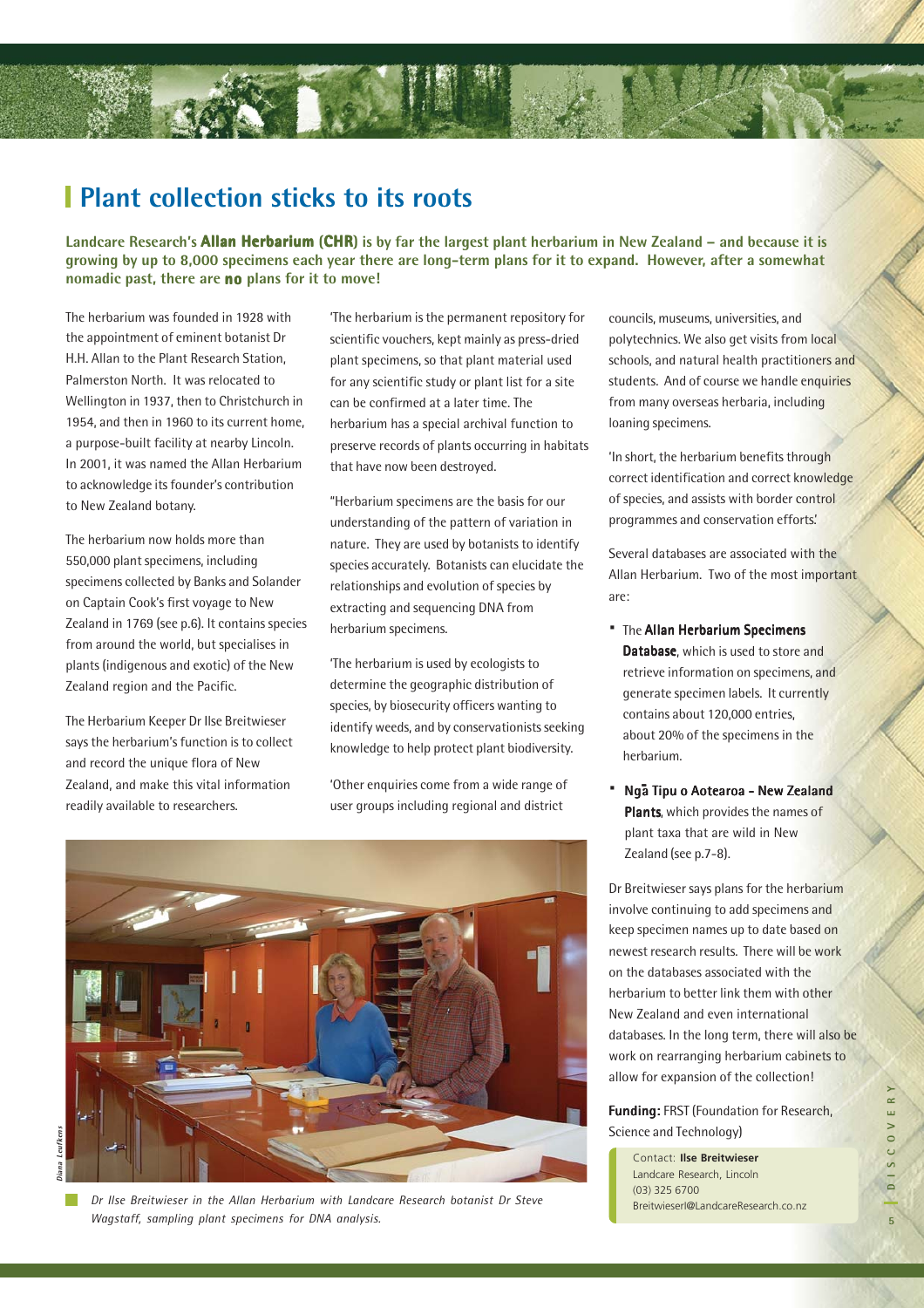### **The Banks and Solander Collection is a special taonga of the Allan Herbarium.**

*Sir Joseph Banks (1743–1820) and Daniel Solander (1733–1782) were scientists on board the* Endeavour *during Captain James Cook's first expedition (1769–1770). Banks was just 25 and Solander was a talented expupil of the grandfather of modern botany, Carl Linnaeus.*

*The specimens Banks and Solander collected are the oldest herbarium specimens of New Zealand flora. Landcare Research holds 89 of these specimens in special fireproof vaults.*

*Allan Herbarium curator Dr Aaron Wilton says the specimens are in 'phenomenally good condition.'*

*'Banks and Solander did a remarkable job of preserving their specimens so well, especially considering the cramped and sometimes damp conditions on the* Endeavour*. Visitors are astonished at just how well preserved the specimens are.*

*'The specimens include many common plants such as pingao* (Desmoschoenus spiralis) *and* - *mānuka (* Leptospermum scoparium*)*.

*'Perhaps the only difference from modern collection methods is that localities were not clearly specified. The accompanying Latin notes list a range of different places where the plant was seen.'*

*Dr Wilton says the specimens are scientifically valuable as a record of the vegetation present at the time.*

*'They may capture variation, or record plant populations that are no longer present. This, along with their historical value, is why we treasure them so highly.'*

Funding: *FRST (Foundation for Research, Science and Technology)*

Contact: **Aaron Wilton** Landcare Research, Lincoln (03) 325 6700 WiltonA@LandcareResearch.co.nz

Specimen of an epiphytic orchid (*Earina mucronata*), collected by Banks and Solander during Captain James Cook's first voyage.

**Debby Redmond**

Redm **Jebby** 

### **The National New Zealand Flax Collection** is maintained at Landcare Research in Lincoln. It comprises many cultivars of **Phormium tenax (harakeke), and is an important scientific, historical and cultural resource.**

*The heart of the collection is the Rene Orchiston Collection, which was donated to the government in 1987. Landcare Research ethnobotanist Sue Scheele is kaitiaki (guardian) of the collection. Ms Scheele says Rene Orchiston's foresight in preserving flax varieties deserves special credit.*

*'Rene had seen that her friends were using poor quality plants for their weaving,' Ms Scheele says. 'She swapped divisions of plants older weavers favoured, grew them at her home and carefully documented them.*

*'Her collection is a taonga and forms the nucleus of the National New Zealand Flax Collection. The collection has been steadily extended and includes historic varieties planted on sub-Antarctic islands by sealers and M-aori in the 1840s.'*

**6DISCOVERY**

 $\overline{c}$  $\mathbf{v}$  $\overline{\phantom{0}}$ 

 $\alpha$ 



Rene Orchiston and Sue Scheele among the flax at Lincoln.

*fibre qualities, in partnership with Te Roopu Raranga Whatu o Aotearoa (the national M-aori weavers association). Landcare Research provides divisions of the flax to weavers, community groups and schools.*

*'There is also interest in using fibre in building materials and gums and gels in neutraceutical products,' Ms Scheele says.*

*It is perhaps appropriate that this relic of a major past industry is providing incentive to industry for the future. Flax was once our biggest export earner. Now most areas where flax grew have been drained.*

*'The flax that remains in the wider environment is not always the best for weaving or fibre. However, the flax collection is a priceless genetic storehouse of plants of known origin and reliability.'*

*The collection is much used for research on*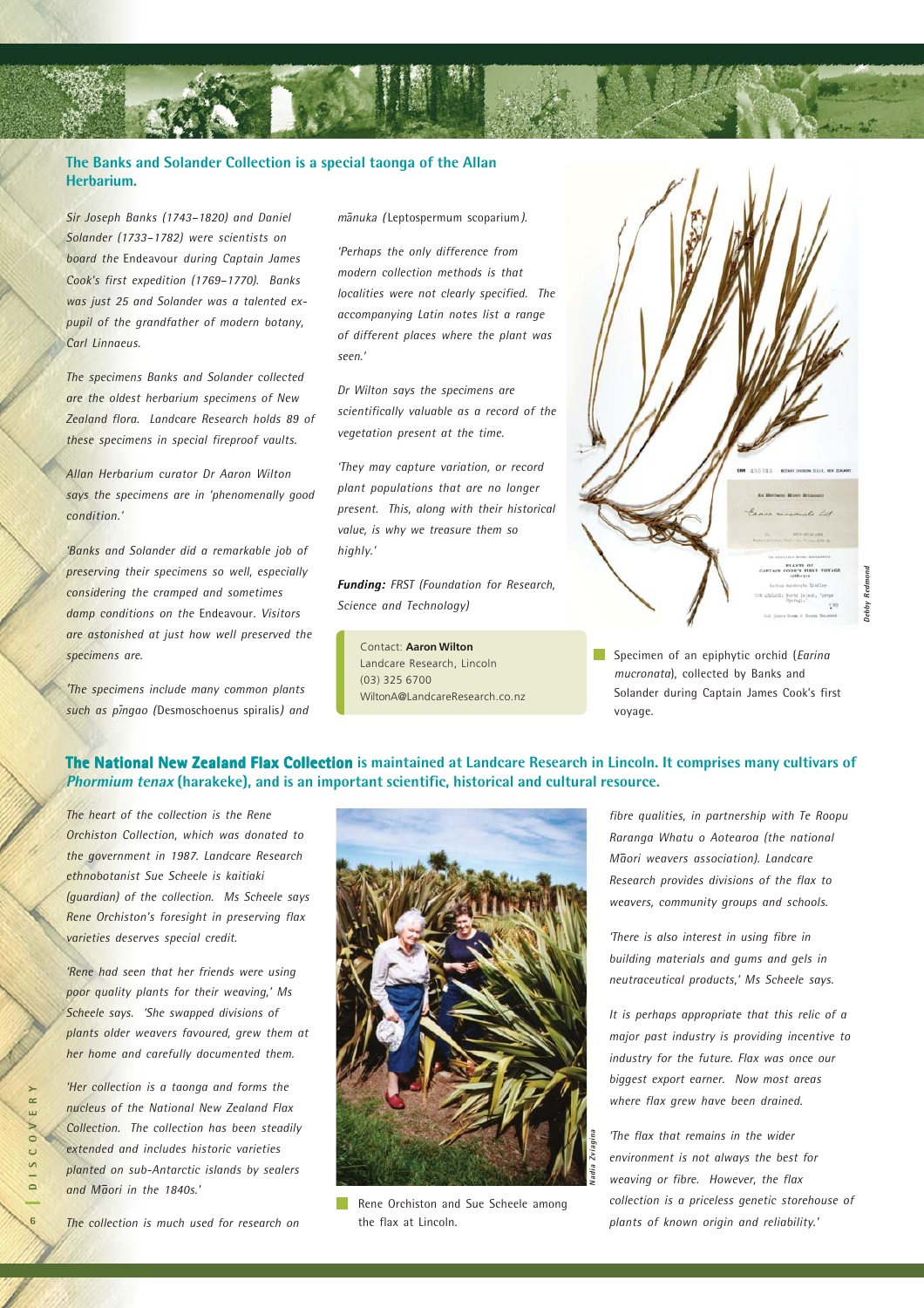

#### Also:

Landcare Research is updating and revamping its unique database of traditional uses of New Zealand native plants, e.g. medicines, food and dyes.

Nga Tipu Whakaoranga (sometimes called Peopleplants) is undergoing technical upgrades including a new server and improved links with other Landcare Research databases. New information is being added, and there are plans to add images.

The site features knowledge on more than 900 plants. All items of information are sourced and fully referenced.

Sue Scheele oversees the site. 'The wealth of knowledge contained in this database has been built up over centuries of careful observation and experimentation.

The site's main users include other Crown research institutes, the Waitangi Tribunal, Te Taura Whiri I Te Reo Māori (Māori Language Commission), researchers and students.

Ngā Tipu Whakaoranga: http://peopleplants.LandcareResearch.co.nz

The National New Zealand Flax Collection and Ngā Tipu Whakaoranga are funded by FRST (Foundation for Research, Science and Technology).

> Contact: **Sue Scheele** Landcare Research, Lincoln (03) 325 6700 ScheeleS@LandcareResearch.co.nz

## **New board chairman sows fertile ground for clean, green future**



Prominent environmental businessman Rob Fenwick has been appointed as the new chairman of Landcare Research's board.

Mr Fenwick cofounded Living Earth, a company best known for converting biological waste into high quality compost. The company has played a lead role in a number of national waste reduction initiatives, and is a founding member of the New Zealand Business Council for Sustainable Development.

Mr Fenwick is a member of the ministerial task force for the national waste strategy, and a trustee of WWF and the Motutapu Island National Trust. He is also deputy chairman of TVNZ and chairman of the

Antarctic Heritage Trust. For ten years he was chairman of Ngati Whatua's successful broadcasting company Mai FM, and was a founder of the bottled water business, NZ Natural. In addition to all of this, Mr Fenwick is also a Commander of the Order of St John!

Mr Fenwick lives in Auckland with his wife and three daughters. The family have covenanted their 1000 acre Waiheke Island property to the Department of Conservation to protect its ecological values.

Mr Fenwick was named one of North & South magazine's New Zealanders of the Year in 2001, in recognition of his diverse achievements and his adherence to environmental principles.

He is optimistic about the future of efforts to conserve New Zealand's natural features.

'The age when environmentalists had to be

militant to achieve change is largely over. Most big battles against exploitative behaviour by governments and industry have been won.

'The challenge now is to ensure the values of protecting biodiversity and promoting sustainable development become mainstream components of New Zealand's economic and social landscape.

'Landcare Research has a pivotal role in demonstrating to New Zealand the value of being clean and green, and the importance of investing wisely to ensure it remains so.'

Mr Fenwick regards his appointment as an honour. 'I am very fortunate to have an outstanding group of directors on the board to support me and a great management team under the direction of the chief executive, Dr Andy Pearce.'

Mr Fenwick replaces Ian Donald, who has retired.

### **Databases key to managing biosecurity and biodiversity**

**New Zealand's plants, fungi and bacteria are gaining an increasing Internet profile, as Landcare Research extends its searchable web-based databases.**

The databases, **Nga Tipu o Aotearoa – New** .<br>Zealand Plants and Nga Harore o Aotearoa - New Zealand Fungi, provide crucial information about plants, bacteria and fungi, and are proving to be key biosecurity aids.

Scientific names are key to accessing information about our plants and fungi, yet these names often change as our understanding of a species and its family relationships improve. This creates

difficulties searching for information because the user may not know all the names under which these data are stored. Therefore an accurate and up-to-date source of scientific names is required that links old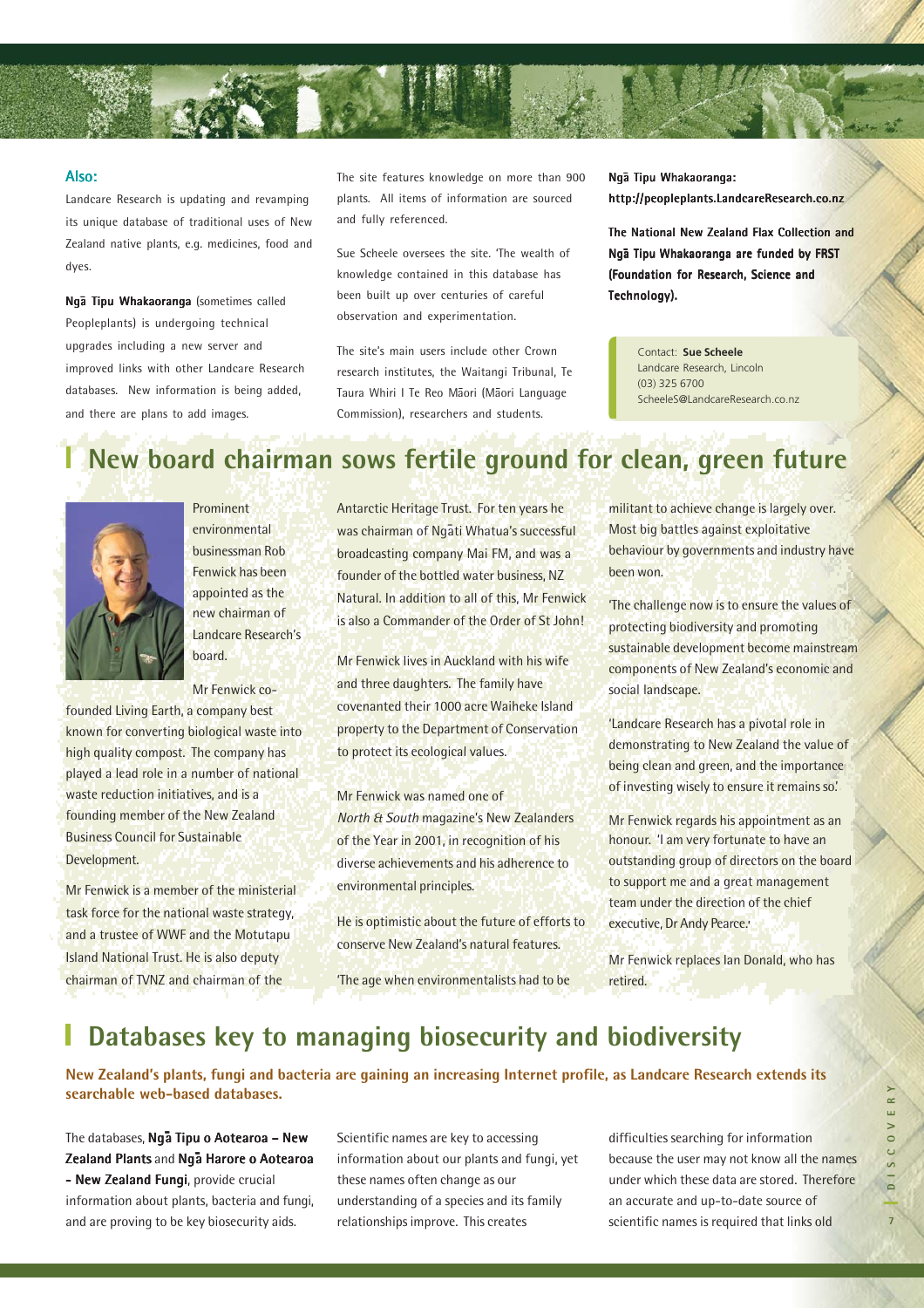

(synonyms) and new names. New Zealand Plants and New Zealand Fungi are providing users with this information.

Beginning in 1999, Landcare Research has gathered over 33,000 names of seed plants, ferns, lichens, liverworts, mosses and freshwater algae together in one database. This has been achieved through valuable collaborations with the Museum of New Zealand Te Papa Tongarewa, University of Canterbury, and Department of Conservation. New Zealand Plants has been available on the Internet since 2000 and is continually being updated by staff of the Allan Herbarium.

The database also includes over 10,000 <mark>vernacular and Māori names, and</mark> information on associated literature. Landcare Research botanist Dr Aaron Wilton, who manages the database, says many different people and organisations use the database including the Department of Conservation, MAF, regional councils, Te Taura Whiri i te Reo Māori (Māori Language Commission), botanical societies, university staff and students, overseas researchers, and members of the public.

Dr Wilton says the database is a key building block towards the aim of an online Flora of all New Zealand's plant species.

New Zealand Fungi provides New Zealanders with a comprehensive electronic catalogue of their country's known fungi one of the first in the world. It contains crucial information for understanding the biology of fungi and the likely impact of exotic fungi on host plants. The collation of this information in readily accessible form aids the recognition of harmful exotic species that cross our borders and helps reduce the



*Examples of pages from the Ng-a Tipu o Aotearoa – New Zealand Plants and Ng-a Harore o Aotearoa - New Zealand Fungi websites.*

chances of their establishment.

Based on core data from the New Zealand Fungal Herbarium (PDD), New Zealand Fungi was established in 2000 and documents over 6,000 New Zealand species and many from other countries. It lists all 70,000 fungal specimens in PDD and all 12,000 bacterial and fungal cultures in ICMP (International Collection of Micro-organisms from Plants), along with their collection data.

Landcare Research mycologist Dr Peter Buchanan says New Zealand Fungi is becoming a 'one-stop shop' for accessing information about New Zealand fungal and plant-associated bacterial species. Among its many features, the database has a bibliography, distribution maps for fungi, images and identification keys for some groups of fungi.

'It helps to answer questions like: What fungus is that? What is its correct name? What fungi have been recorded on a particular host plant? What is the known distribution of a specific fungus?'

The database is used by mycologists and bacteriologists around the world, as well as by MAF Biosecurity, DOC, plant pathologists, university students and the general public.

It is constantly being updated to maximise its relevance and comprehensiveness. Plans include building various user-specific interfaces to make the information more easily accessible by field workers, plant pathologists and biosecurity managers.

Ngā Tipu o Aotearoa - New Zealand Plants: http://nzflora.landcareresearch.co.nz/ Ng-a Harore o Aotearoa - New Zealand Harore o Zealand Fungi: http://nzfungi.landcareresearch.co.nz/

Funding: FRST (Foundation for Research, Science and Technology) , New Zealand Biodiversity Strategy TFBIS project

> Contact: **Aaron Wilton** Landcare Research, Lincoln (03) 325 6700 WiltonA@LandcareResearch.co.nz **Peter Buchanan** Landcare Research, Auckland (09) 574 4100 BuchananP@LandcareResearch.co.nz

### **Living record of New Zealand's vegetation proving to be priceless**

**A unique databank containing detailed vegetation measurements over six decades has survived the perils of civil service restructuring to save the country millions of dollars today.**

The National Vegetation Survey Databank (NVS, pronounced 'Nivs') is curated by Landcare Research. It provides a unique

record of indigenous and exotic plants from Northland to Stewart Island, as well as the Chatham and Kermadec islands. NVS

contains detailed measurements of vegetation from about 52,000 'plots'. The data show the abundance of particular plant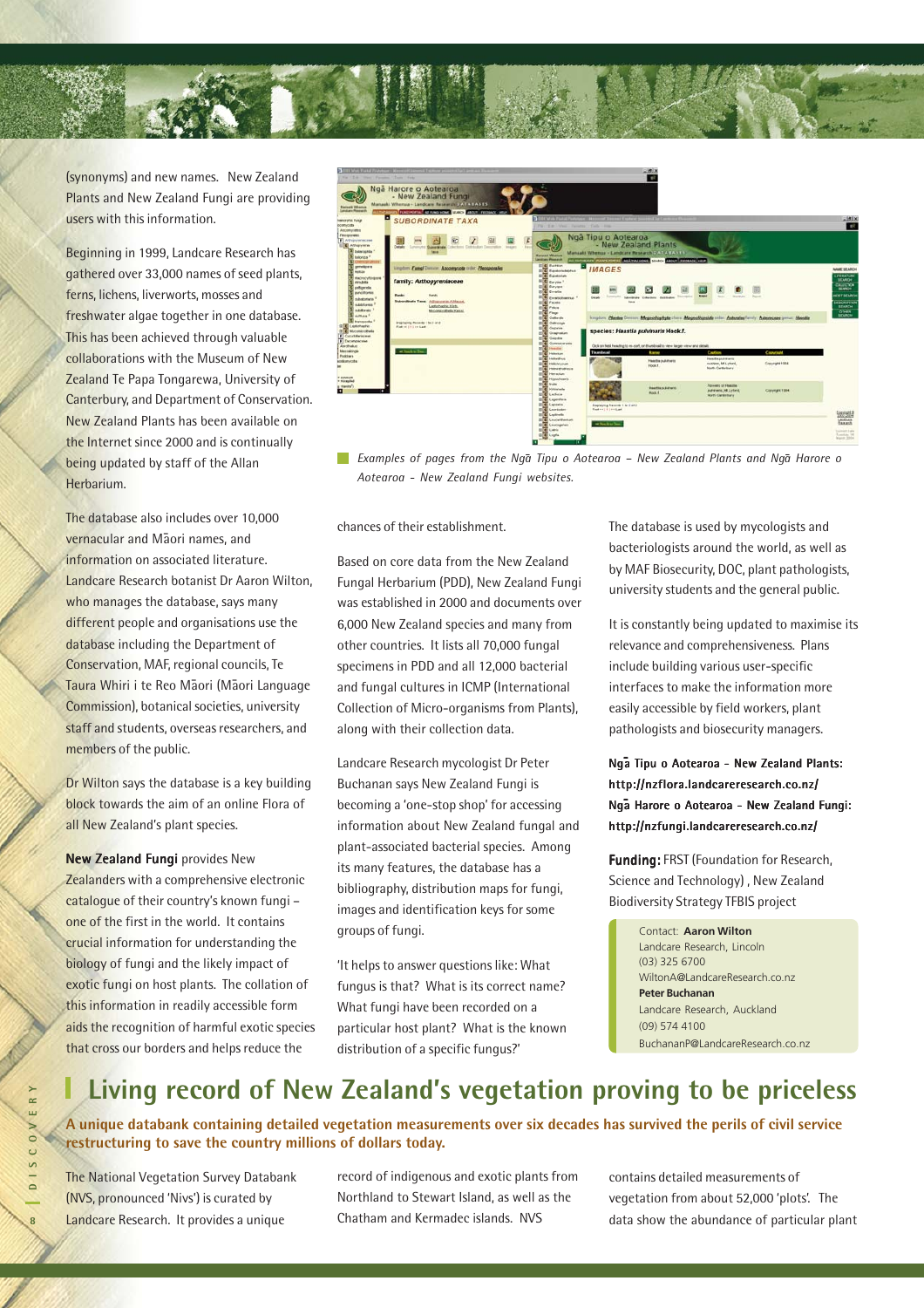

species, plant size, location variables, and other measurements.

An early form of NVS began in the 1950s as an archive for data collected by the former New Zealand Forest Service, and some data were stored electronically from the 1970s. But as NVS manager Dr Peter Bellingham explains, the late1980s was a dark time.

'During civil service restructuring, data

collection languished, and valuable historical data were lost forever. Fortunately, some of these irreplaceable records were rescued from rubbish tips.

'Today NVS comprises a computer database and a physical archive, with files stored in fireproof vaults at Landcare Research.'

Dr Bellingham says a conservative estimate of NVS' current economic value would be around \$60 million.

'Much of its value lies in historical information that can not be collected again.

'NVS helps to answer questions that could not have been foreseen at the time of collection. For example, data from permanently marked plots established in the 70s and 80s allowed New Zealand to construct a 1990 estimate of carbon for Kyoto, without any new fieldwork, saving nearly a million dollars.

'We will continue to see new issues arise for which NVS data will be useful.'

Dr Bellingham says NVS has helped answer common questions of land managers concerning changes in plant species composition. 'Are certain trees and shrubs becoming less common? Is the composition of vegetation changing? Are our native

forests and grasslands being invaded by more weeds, and which are the most widespread?

'In New Zealand, unlike many other countries, questions concerning population growth and mortality of plant species and the extent of exotic invasions can be answered with statistical confidence. This can allow a rational assessment of where best to target protection efforts.

and university staff and students.

Such widely sourced information collated in one databank is part of NVS's value. There is increasing interest in accessing NVS data for global databases. At the same time, the interests of data providers are protected through written agreements that determine access rights. Dr Susan Wiser of Landcare Research has been appointed to an international working group to set best-

> practice standards for vegetation data management and exchange.

A major plan, funded by TFBIS (see p.12) will increase the amount of information available and improve data entry and retrieval processes. The plan includes direct links to the authoritative database for New Zealand Plant Names: Nga Tipu o Aotearoa - New Zealand Plants (see pp. 7-8).



*Landcare Research technicians measuring coarse woody debris on a 20 x 20 metre permanent NVS plot in Fiordland.*

.<br>'For example, kāmahi has been regarded as a species under threat by possums. But using data from NVS, we could see that kamahi populations are, on the whole, in balance. In contrast, Hall's totara replaces itself at a slower pace, and is becoming rare.'

'This type of information helps managers target their conservation efforts, to increase effectiveness and reduce costs. NVS has underpinned DOC's interpretation of the effects of introduced herbivorous animals. DOC is also using NVS data to design a longterm research programme examining deer impacts in forests.'

DOC is the major user of NVS data and the key contributor of new information, followed by Landcare Research. Other users include the Ministry for the Environment, the Ministry of Agriculture and Forestry, regional councils

Plans for improved conditions for NVS' physical archives are also in discussion.

addiofinative date<br>for New Zealand<br>for New Zealand<br>Names: Ngã Tipu<br>Aotearoa - New<br>Zealand Plants (s<br>7-8).<br>S for improved conditions for NVS<br>iscal archives are also in discussion<br>rnationally renowned ecologist Pre<br>K Westoby Internationally renowned ecologist Professor Mark Westoby from Australia's Macquarie University describes NVS as 'the world's best vegetation database.' As University of Cambridge lecturer in ecology Dr David Coomes says, 'the sheer size and geographic scope of NVS is an immense asset.'

#### NVS: http://nvs.LandcareResearch.co.nz

Funding: FRST (Foundation for Research, Science and Technology); Department of Conservation TFBIS fund; Ministry for the Environment

Contact: **Peter Bellingham** Landcare Research, Lincoln (03) 325 6700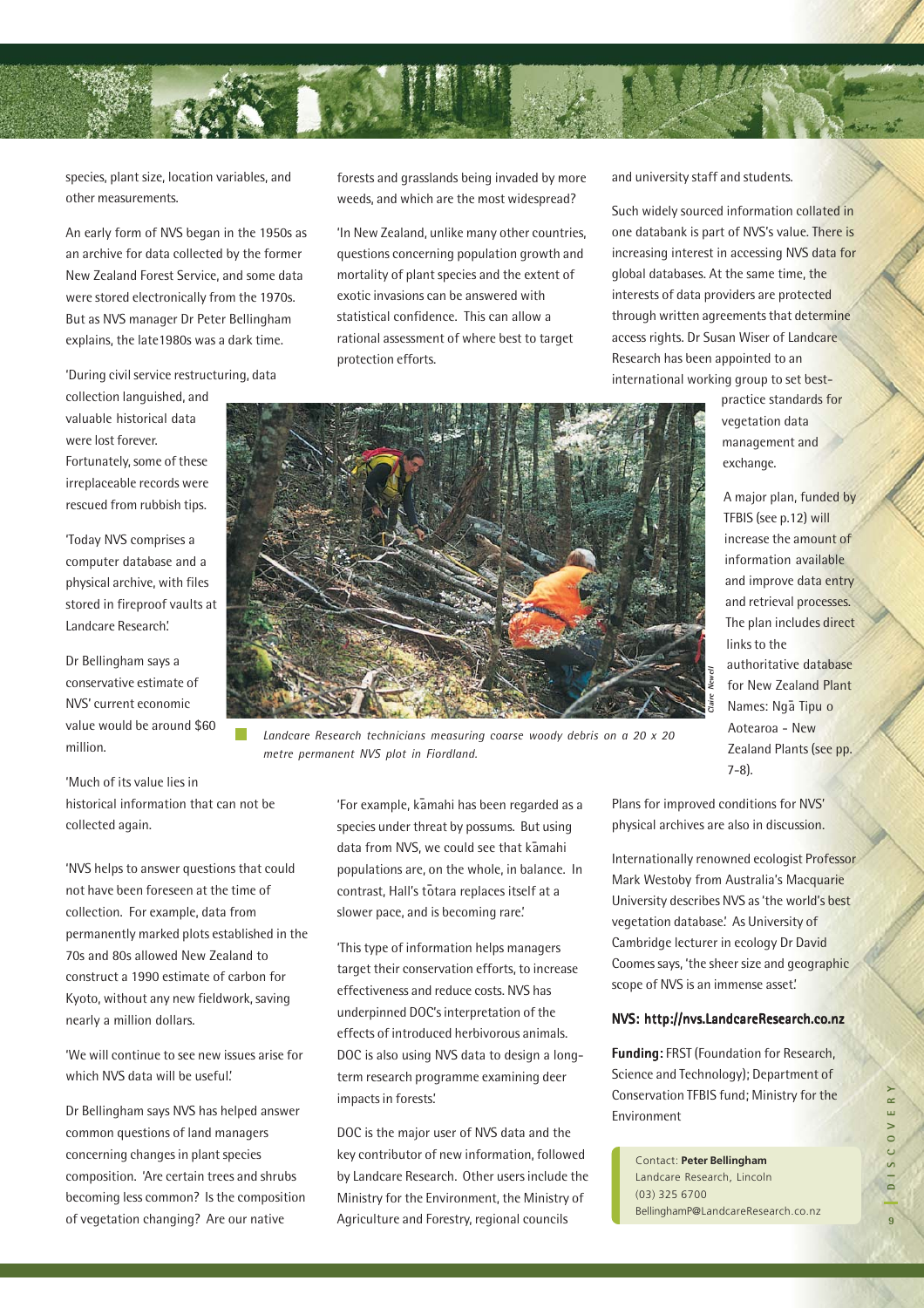

### **Database 'dishes the dirt' on New Zealand soils**

**Priceless information from Landcare Research's soil database has for years been helping to boost primary production, and is now yielding answers to emerging questions on pollution and climate change.**

#### The National Soils Database (NSD) was set

up 50 years ago, and now contains information on soil from more than 2,500 New Zealand sites, as well as sites in the Pacific Islands and the Ross Sea Dependency (Antarctica). The information is obtained from excavated pits, usually up to 1.5 metres deep but sometimes deeper, from which soil scientists collect samples for chemical and physical analyses. A rich data set is kept, with more than 500 soil and site attributes for each soil profile.

Landcare Research programme leader Dr Allan Hewitt says the database was set up with the aim of providing an understanding of the chemical and physical soil properties to underpin the development of New Zealand agriculture, horticulture and forestry.

However, a shift in research goals from production to sustainable development and environmental protection has required new investment in the database.

'For example, our ability to report internationally on our Kyoto greenhouse gas obligations depends on NSD data. Researchers need these data to produce an inventory showing how much carbon there is in New Zealand soils, and the rate that carbon levels are changing.

'Researchers also use the NSD to answer questions as diverse as: How well do soils absorb specific pollutants? What areas are sensitive to nitrate leakage through the soil to groundwater? What areas are suitable for a new crop? What areas are most

susceptible to the spread of a new weed?

'Also, for urban development, where are soils with high shrink-swell properties that require special building foundation design'?



*Landcare Research soil scientist measuring soil colour at an NSD sample site near Middlemarch, Otago.*

In addition, the NSD underpins NIWA's **Topnet** model, which predicts the effects of changing land use on river flow. The soil data are a crucial component of this model.

The NSD also underpins Landcare Research's award-winning Land Environments of New Zealand (LENZ) classification system, which is now widely applied in biodiversity management (see Discovery, Issue 7). 'LENZ

could not have been developed without the soil data to underpin it,' Dr Hewitt says.

NSD users also include universities, regional councils, the Ministry for the Environment and other central government agencies, and rural servicing agencies and agribusiness (e.g. Fonterra).

Dr Hewitt says work is continuing, to further increase the NSD's value as a national asset.

'It is becoming increasingly integrated with related databases. This will greatly assist in making efficient analyses across soil, land, climate and biotic systems.

'We will shortly provide Web access to the database, and we are also developing various related information products.'

Meanwhile, work at 'grass roots' level is also steady.

'We are continuing to collect and analyse soil samples, selecting sites according to particular projects and to fill gaps in the national coverage.'

### The National Soils Database: www.landcareresearch.co.nz/databases/ nsd.asp

Funding: FRST (Foundation for Research, Science and Technology)

Contact: **Allan Hewitt** Landcare Research, Lincoln (03) 325 6700 HewittA@LandcareResearch.co.nz

### **Databases – more than the sum of their parts**

**Information scientist Dr Jerry Cooper is leading Landcare Research's project to integrate databases, within the company, around New Zealand and even around the world. Dr Cooper explains the background to the project, the philosophies behind it, and the progress made so far.**

Some years ago John Burley, a Landcare Research Hayward Fellow from Harvard, worked with Landcare Research staff to develop a vision for the future of our seven Nationally Significant Databases. These represent a rich data source spread across many disciplines. As a result the Database Integration Project began in 1999.

The continuing revolution in ICT (Information and Communication Technologies) creates ongoing challenges in the maintenance and development of these databases. How do we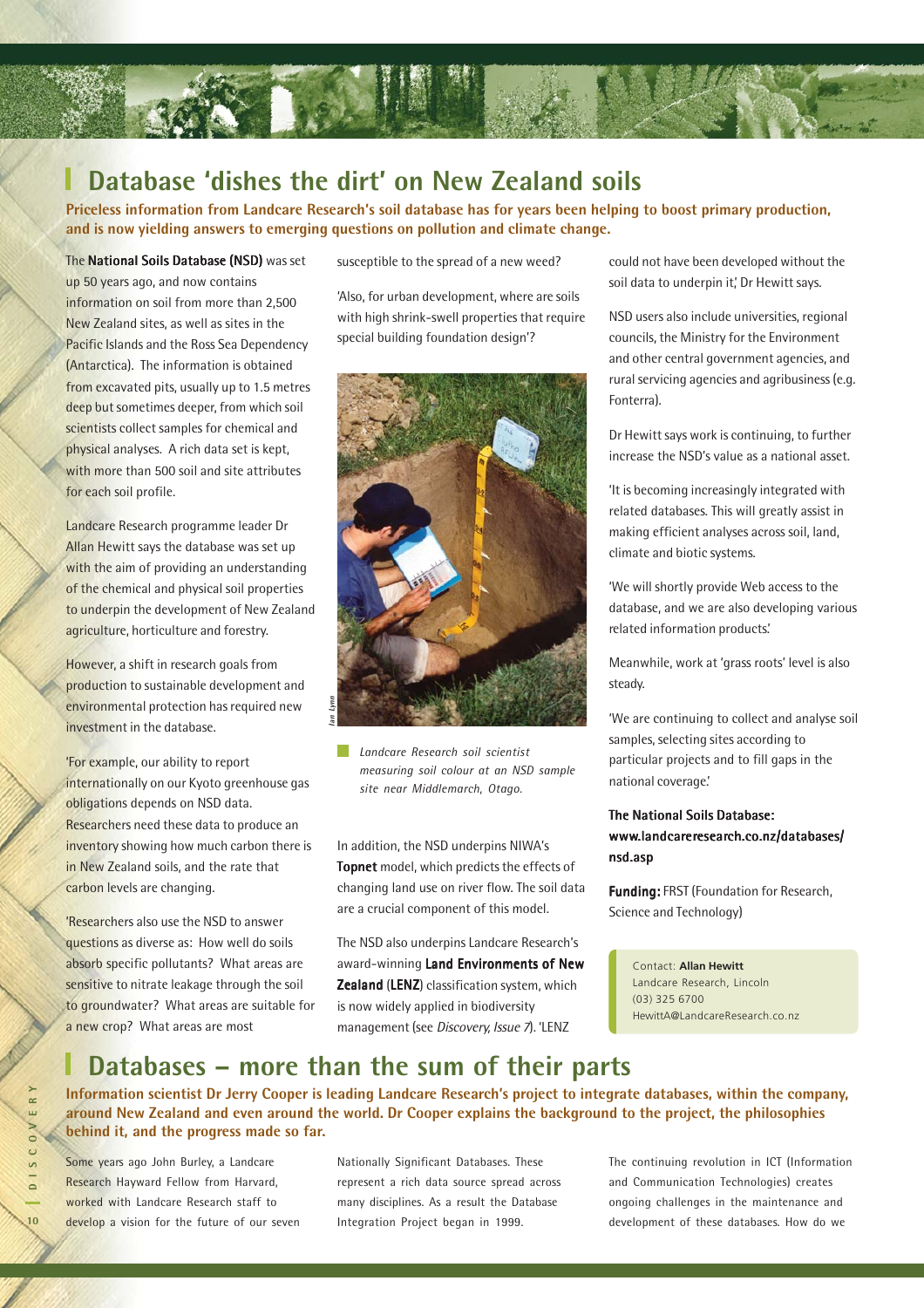

ensure the systems capture what we need now, and what we might need in five or ten years' time? How do we manage security whilst simultaneously facilitating access to these resources by end-users working at their computers, either here or on the other side of the world? How do we manage the rapid developments in ICT that can make our systems obsolete, whilst keeping within a sensible budget? How do we ensure individual scientists are acknowledged for their effort in adding value to these increasingly important digital assets?

#### Integration and Interoperability

Historically, information resources were created to serve one or a few specific purposes, and little thought was given to how they might operate in unison. However, their utility increases remarkably as we link information resources together. New patterns appear and new syntheses become possible as more data are pooled – the human genome project is just one example. New technologies and increasing efforts toward standardisation are enabling and driving this global data networking activity.

Within New Zealand we have high-level initiatives such as the E-Government Interoperability Framework (E-GIF) addressing this issue. At Landcare Research we are involved in the international effort in a number of specialist areas, for example the Global Biodiversity Information facility (GBIF – see p.12) and the Taxonomic Databases Working Group.

Effective engagement in these activities requires skills in the subject discipline together with a good understanding of the information-enabling technologies. This broad combination of skills is the relatively new discipline called **Informatics**, and increasingly we will see references to the terms

### Bioinformatics, Ecoinformatics,

Geoinformatics, Biodiversity Informatics etc. The development of skills in these disciplines doesn't commonly form part of current higher education curricula, and neither do people with these skills generally work in the IT industry.



*Five heads are better than one: heads are better than one: Key members of Landcare Research's Database Integration team pool their resources to expand access to scientific data.*

*From left: Jerry Cooper, Mark Fuglestad, Nick Spencer, Michael Wilson and Michael Cochrane.*

So how has this big picture influenced database development at Landcare Research? Over the course of the project we have built a team skilled in the appropriate informatics disciplines. We were early adopters of some of the new technologies, many of which have emerged and matured during the project. We developed standards for data and metadata (description of your data) and made a substantial investment in developing the databases and other information resources described in this issue of *Discovery*. This robust information infrastructure is allowing us to deliver information through new web interfaces and these will continue to be refined in response to user needs.

For efficient data management we needed to design systems to physically integrate some resources, while ensuring the interoperability of other resources that will continue to be maintained separately. For example, indexes of names of organisms can be used to cross-link, and thus integrate, many datasets. To serve our community of taxonomists it is essential to

have a robust system for managing these data. Taxonomic information systems are notoriously complex and much global effort in Biodiversity Informatics research has gone into this area. These systems can't currently be bought off the shelf and the taxonomic information system we have developed is 'state of the art'.

Geospatial data are another fundamental integration point between datasets and Landcare Research has a parallel Spatial Data Integration project to facilitate this. Another parallel spin-off project has been the development of our Research Data Repository. In addition to the databases, much data generated by scientists reside in spreadsheets, documents, and 'one-off' MS-Access databases. It isn't cost effective to design database solutions for all this 'semistructured data' but neither should we ignore it. The RDR provides an accessible and secure archive for these digital assets.

Increasingly the skills developed by the team in creating these solutions are being used for new and exciting developments outside database integration, including many TFBISfunded projects (see p.12).

Landcare Research has made substantial financial and physical investment in its information infrastructure through developments like the Database Integration Project.

The primary product of any research organisation is information, and without such investment organisations risk becoming marginalised in the global information marketplace. The longer these developments are delayed, the more expensive will be the investment to become part of the bigger information community that will drive the emerging knowledge economy.

Funding: FRST (Foundation for Research, Science and Technology)

Contact: **Jerry Cooper** Landcare Research, Lincoln (03) 325 6700 CooperJ@LandcareResearch.co.nz